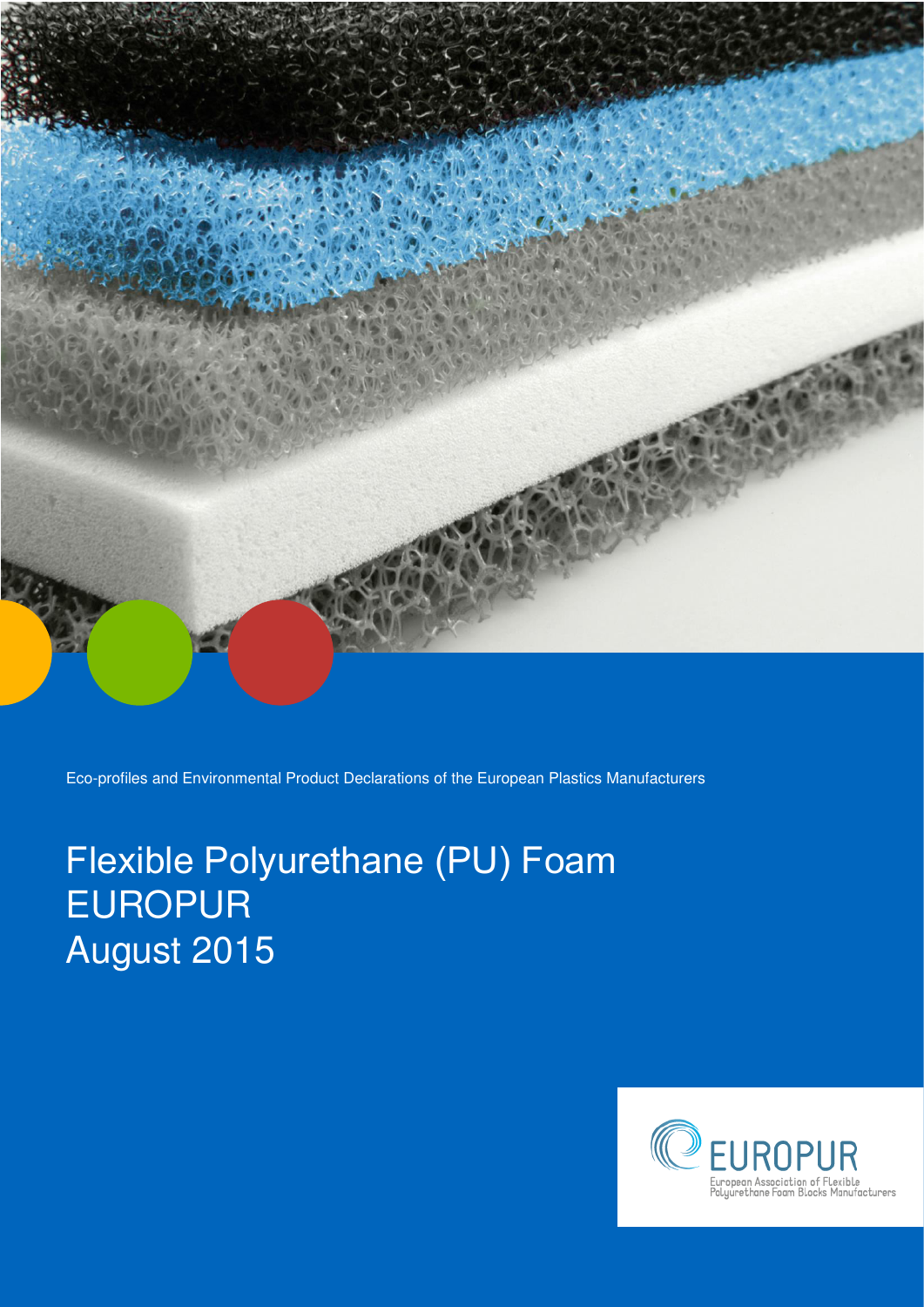# Environmental Product Declaration

#### **Introduction**

This Environmental Product Declaration (EPD) is based upon life cycle inventory (LCI) data from ISOPA [ISOPA 2012 TDI-MDI, ISOPA 2012 PP] and from the GaBi database 2014 [GABI 6], fulfilling the requirements on PlasticsEurope's Ecoprofile programme. It has been prepared according to **PlasticsEurope's Eco-profiles and Environmental Declarations – LCI Methodology and PCR for Uncompounded Polymer Resins and Reactive Polymer Precursors** (PCR version 2.0, April 2011) [PLASTICSEUROPE 2011]. EPDs provide environmental performance data, but no information on the economic and social aspects which would be necessary for a complete sustainability assessment. EPDs do not imply a value judgement between environmental criteria. This EPD describes the production of flexible polyurethane (PU) foam from cradle to gate in slabstock foam plants (from crude oil extraction to foam at plant). **Please keep in mind that comparisons cannot be made on the level of the polymer material alone**: it is necessary to consider the full life cycle of an application in order to compare the performance of different materials and the effects of relevant life cycle parameters. This EPD is intended to be used by member companies, to support product-orientated environmental management; by users of plastics, as a building block of life cycle assessment (LCA) studies of individual products; and by other interested parties, as a source of life cycle information.

#### Meta Data

| iviou Duu                                          |                               |
|----------------------------------------------------|-------------------------------|
| Data Owner                                         | EUROPUR aisbl                 |
| <b>LCA Practitioner</b>                            | thinkstep AG                  |
| Programme Owner                                    | PlasticsEurope aisbl          |
| Programme Man-<br>ager, Reviewer                   | DEKRA Assurance Services GmbH |
| Number of plants<br>included in data<br>collection | 9                             |
| Representativeness                                 | 60%                           |
| Reference year                                     | 2013                          |
| Year of data collec-<br>tion and calculation       | 2014-2015                     |
| Expected temporal<br>validity                      | 2023                          |
| Cut-offs                                           | No significant cut-offs       |

| Data Quality      | Good             |
|-------------------|------------------|
| Allocation method | Price allocation |

# Description of the Product and the Production Process

Flexible polyurethane (PU) is a cellular polymer produced in the form of foam blocks.

It exists in multiple forms, depending on foam density, on the presence/absence of flame retardant (FR) or other additives, as well as on the isocyanate monomer used (Toluene diisocyanate-TDI or Methylene diphenyl diisocyanate – MDI).

This Eco-profile considers four representative flexible PU foam grades:

- TDI-based PU foam without FR, high density 35 to 40 kg/m<sup>3</sup>
- TDI-based PU foam without FR, low density 18 to 25 kg/m<sup>3</sup>
- TDI-based PU foam with FR, density 40 to  $54$  kg/m<sup>3</sup>
- MDI-based viscoelastic PU foam without FR, density 45 to 53 kg/m<sup>3</sup>.

After production and curing, foam blocks are transported to storage houses, ready for further transformation or incorporation into semi-finished or finished products.

#### **Production Process**

Polyurethane is made by reacting diisocyanates and polyols. To generate PU foam, addition of water to the main reagents causes a side reaction producing carbon dioxide, which acts as a blowing agent. Flexible slabstock polyurethane foams are produced as large blocks using a continuous process with minimal human handling. Continuous foam machines are the standard in Europe today. The reference flow for the four PU foam types considered, to which all data given in this Ecoprofile refer, is 1 kg of flexible PU foam.

#### **Data Sources and Allocation**

The main data source is a primary data collection from European producers of flexible PU foam blocks, providing site-specific gate-to-gate production data for processes under operational control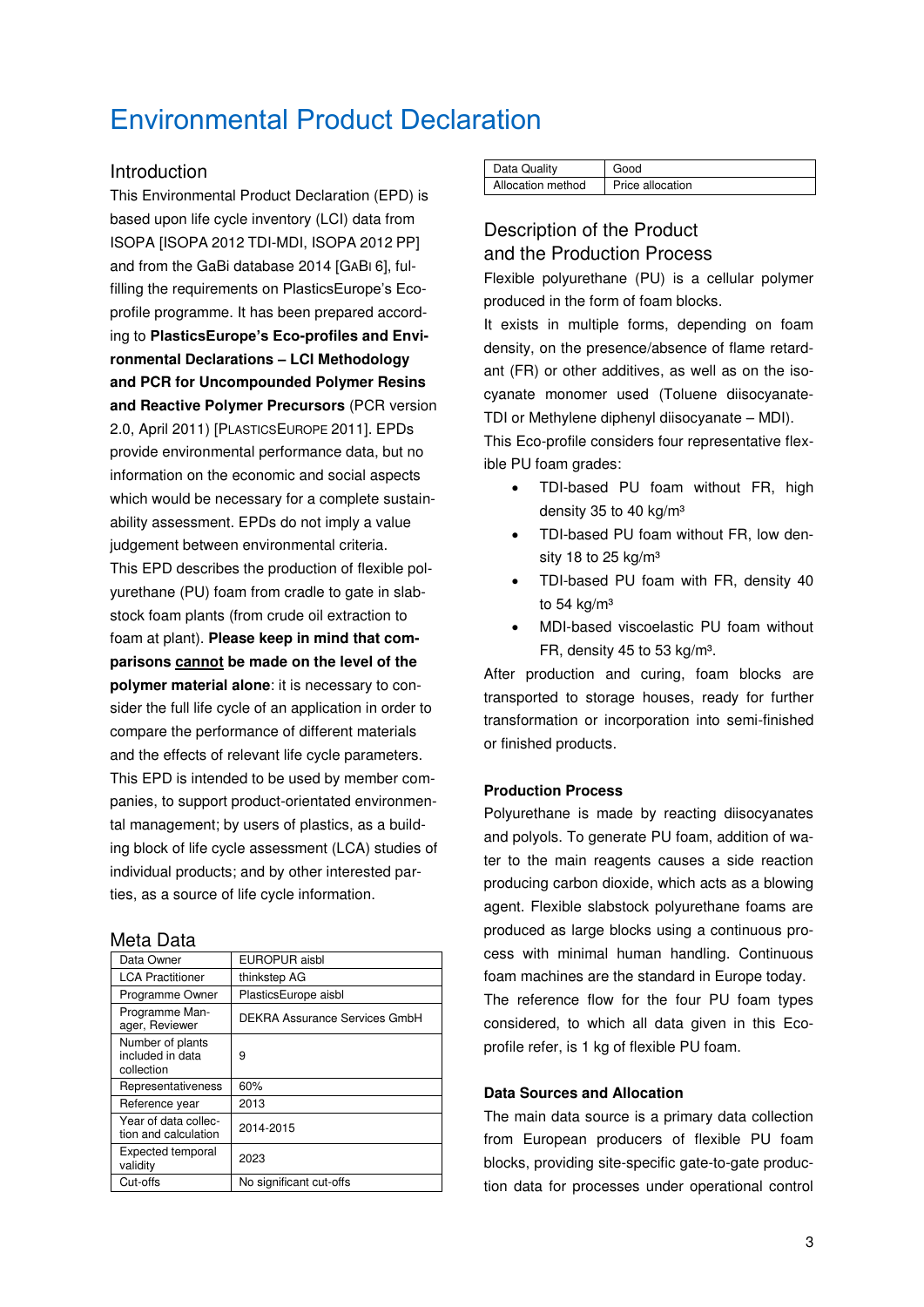of the participating companies: nine plants of seven flexible PU foam producers in six different European countries.

These seven producers cover more than 60 % of the overall flexible PU foam blocks production (EU-27) in 2013 [EUROPUR 2014].

The life cycle inventory data for the three main precursors long-chain polyether polyol, TDI and MDI are from two 2012 ISOPA Eco-profile studies [ISOPA 2012 PP, ISOPA 2012 TDI-MDI]; further background data are taken from the database of the software system GaBi 6 [GABI 6].

All relevant background data, such as energy and auxiliary materials, is from the GaBi 6 database; the documentation is publicly available [GABI 6].

Most producers sell their foam trimmings coproducts on the market for similar or different applications. A producer-specific price allocation is applied between main product and co-product, based on the ratio of their respective prices.

#### **Use Phase and End-of-Life Management**

Flexible polyurethane foam is used to manufacture mattresses, upholstered furniture and car seats, but also acoustic insulation boards, carpet underlays, household sponges, clothing and sportswear, packaging and many other applications. The bedding and furniture sector is the main market for slabstock foam. Around 48% of mattresses in the EU have a polyurethane foam core (EBIA, 2012) and around 90% of furniture upholstery is made out of PU foam.

Production block cut-offs (trim foam) are used in applications such as carpet underlay, gymnastic mats or headrests. Chemical recycling (transformation of clean production waste into new rawmaterials) is also an option for production waste. The first chemical recycling plants have started to operate.

Today, the main process for treating end-of-life flexible polyurethane foam after it was used for several years or even decades) is energy recovery. Gasification or other technologies may become processing options in the future but still have to demonstrate economic and technical feasibility on an industrial scale. Finally, a proportion of products containing polyurethane foam is still being landfilled in Europe, although a phase-out of the landfilling of energy-rich waste is being foreseen by 2025 under the EU's proposals for a Circular Economy.

#### Environmental Performance

The tables below show the environmental performance indicators associated with the production of 1 kg flexible PU foam.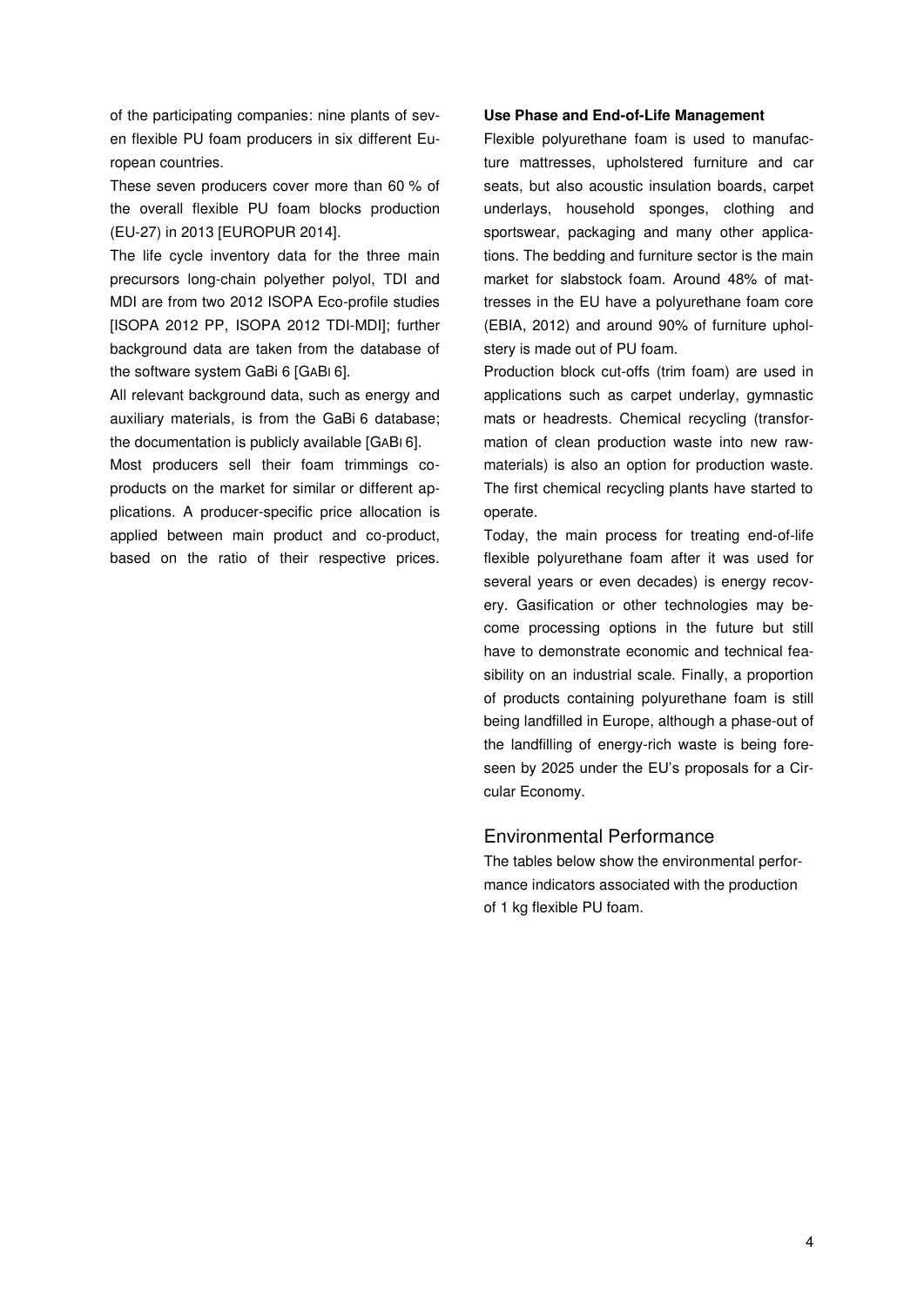#### **Input Parameters**

| Indicator                                                                     | Unit     | TDI-based PU foam without FR,<br>density 35 to 40 kg/m <sup>3</sup> | TDI-based PU foam without FR.<br>density 18 to 25 kg/m <sup>3</sup> | TDI-based PU foam with FR.<br>density 40 to 54 kg/m <sup>3</sup> | <b>MDI-based viscoelastic PU</b><br>foam with-out FR, density 45 to<br>53 $kg/m3$ |  |  |
|-------------------------------------------------------------------------------|----------|---------------------------------------------------------------------|---------------------------------------------------------------------|------------------------------------------------------------------|-----------------------------------------------------------------------------------|--|--|
|                                                                               |          |                                                                     |                                                                     |                                                                  |                                                                                   |  |  |
| Non-renewable energy resources <sup>1)</sup>                                  | MJ       | 85.67                                                               | 82.56                                                               | 89.38                                                            | 82.45                                                                             |  |  |
| Fuel energy                                                                   | MJ       | 52.20                                                               | 49.09                                                               | 55.91                                                            | 48.98                                                                             |  |  |
| Feedstock energy                                                              | MJ       | 33.47                                                               | 33.47                                                               | 33.47                                                            | 33.47                                                                             |  |  |
| Renewable energy resources (biomass) <sup>1)</sup>                            | MJ       | 3.00                                                                | 2.98                                                                | 4.42                                                             | 2.49                                                                              |  |  |
| Fuel energy<br>٠                                                              | MJ       | 3.00                                                                | 2.98                                                                | 4.42                                                             | 2.49                                                                              |  |  |
| Feedstock energy                                                              | MJ       | 0                                                                   | 0                                                                   | $\mathbf 0$                                                      | 0                                                                                 |  |  |
| Abiotic Depletion Potential                                                   |          |                                                                     |                                                                     |                                                                  |                                                                                   |  |  |
| Elements                                                                      | kg Sb eq | 1.57E-05                                                            | 1.55E-05                                                            | 3.09E-05                                                         | 1.00E-05                                                                          |  |  |
| Fossil fuels                                                                  | MJ       | 74.97                                                               | 72.03                                                               | 77.91                                                            | 72.62                                                                             |  |  |
| Renewable materials (biomass)                                                 | kg       | 0                                                                   | $\mathbf 0$                                                         | $\mathbf 0$                                                      | $\mathbf 0$                                                                       |  |  |
| Water use (key foreground process level)                                      | kg       | 1.86E-02                                                            | 2.64E-02                                                            | 8.70E-03                                                         | 1.85E-01                                                                          |  |  |
| for process<br>٠                                                              | kg       | n.a.                                                                | n.a.                                                                | n.a.                                                             | n.a.                                                                              |  |  |
| for cooling                                                                   | kg       | n.a.                                                                | n.a.                                                                | n.a.                                                             | n.a.                                                                              |  |  |
| $1)$ Calculated as upper heating value (UHV); na= not available - details see |          |                                                                     |                                                                     |                                                                  |                                                                                   |  |  |

#### **Output Parameters**

| Indicator                                                                                                                     | Unit                  | <b>TDI-based PU foam without</b><br>FR, density 35 to 40 kg/m <sup>3</sup> | <b>TDI-based PU foam without</b><br>FR, density 18 to 25 kg/m <sup>3</sup> | TDI-based PU foam with FR,<br>density 40 to 54 $kg/m3$ | <b>MDI-based viscoelastic PU</b><br>foam with-out FR, density 45<br>to 53 kg/ $m3$ |  |
|-------------------------------------------------------------------------------------------------------------------------------|-----------------------|----------------------------------------------------------------------------|----------------------------------------------------------------------------|--------------------------------------------------------|------------------------------------------------------------------------------------|--|
|                                                                                                                               |                       |                                                                            |                                                                            |                                                        |                                                                                    |  |
| GWP                                                                                                                           | kg CO <sub>2</sub> eq | 3.22                                                                       | 3.18                                                                       | 3.56                                                   | 2.95                                                                               |  |
| ODP                                                                                                                           | g CFC-11<br>eq        | 3.83E-05                                                                   | 4.08E-05                                                                   | 3.53E-05                                               | $2.71E-03$                                                                         |  |
| AP                                                                                                                            | g SO <sub>2</sub> eq  | 6.48                                                                       | 6.31                                                                       | 7.40                                                   | 6.17                                                                               |  |
| <b>POCP</b>                                                                                                                   | g Ethene<br>eq        | 1.18                                                                       | 1.12                                                                       | 1.22                                                   | 1.11                                                                               |  |
| EP                                                                                                                            | $g PO4$ eq            | 0.99                                                                       | 0.99                                                                       | 1.16                                                   | 0.89                                                                               |  |
| Dust/particulate matter <sup>2)</sup>                                                                                         | g PM10                | 1.15E-01                                                                   | 1.13E-01                                                                   | 1.40E-01                                               | 9.67E-02                                                                           |  |
| Total particulate matter <sup>2)</sup>                                                                                        | g                     | 2.66E-01                                                                   | 2.65E-01                                                                   | 4.77E-01                                               | 2.17E-01                                                                           |  |
| Waste                                                                                                                         |                       |                                                                            |                                                                            |                                                        |                                                                                    |  |
| Radioactive waste<br>٠                                                                                                        | kg                    | 1.67E-03                                                                   | 1.70E-03                                                                   | 1.85E-03                                               | 1.42E-03                                                                           |  |
| Non-radioactive waste <sup>3)</sup>                                                                                           | kg                    | 1.26E-01                                                                   | 1.24E-01                                                                   | $3.11E-01$                                             | 7.40E-02                                                                           |  |
| <sup>2)</sup> Including secondary PM10<br><sup>3)</sup> Non-radioactive wastes include: spoil, tailings, and waste, deposited |                       |                                                                            |                                                                            |                                                        |                                                                                    |  |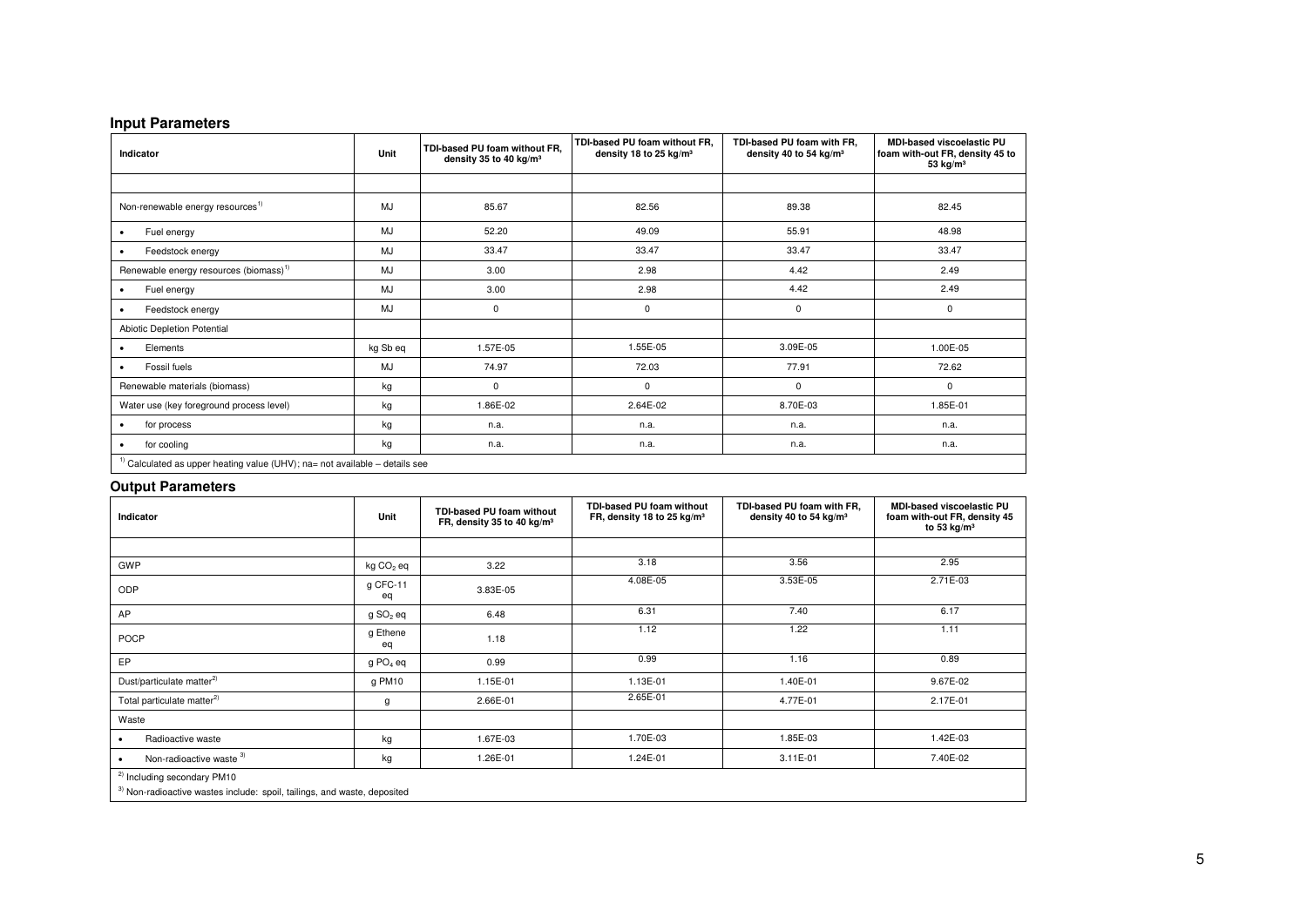# Additional Environmental and Health Information

The diisocyanate reagents used for flexible PU foam production have a highly reactive NCO group. This ensures that they are fully consumed during the chemical reaction with polyols yielding the polyurethane foam. Hence, they cannot be released into the air from the foam. That is why there cannot be any exposure of consumers to diisocyanates resulting from PU foam [SCOTT 2012].

Due to country-specific legislation, combustion– modified PU foam is used in upholstery and bedding for the UK and Irish markets or when required by fire regulations for public places (theatres, hospitals, schools, prisons…). As of today the main flame retarding-substances used in flexible PU foam are Tris(2-chloro-1-methylethyl) phosphate (TCPP) and Melamine. As for any substances used in polyurethane foam production, foam manufacturers closely monitor evolutions linked to flame retardants under the EU's REACH regulation.

# Additional Technical Information

The outstanding quality of flexible polyurethane foam lies in its performance (strength, cushion, …) to weight ratio. It is also a versatile and easy to process material.